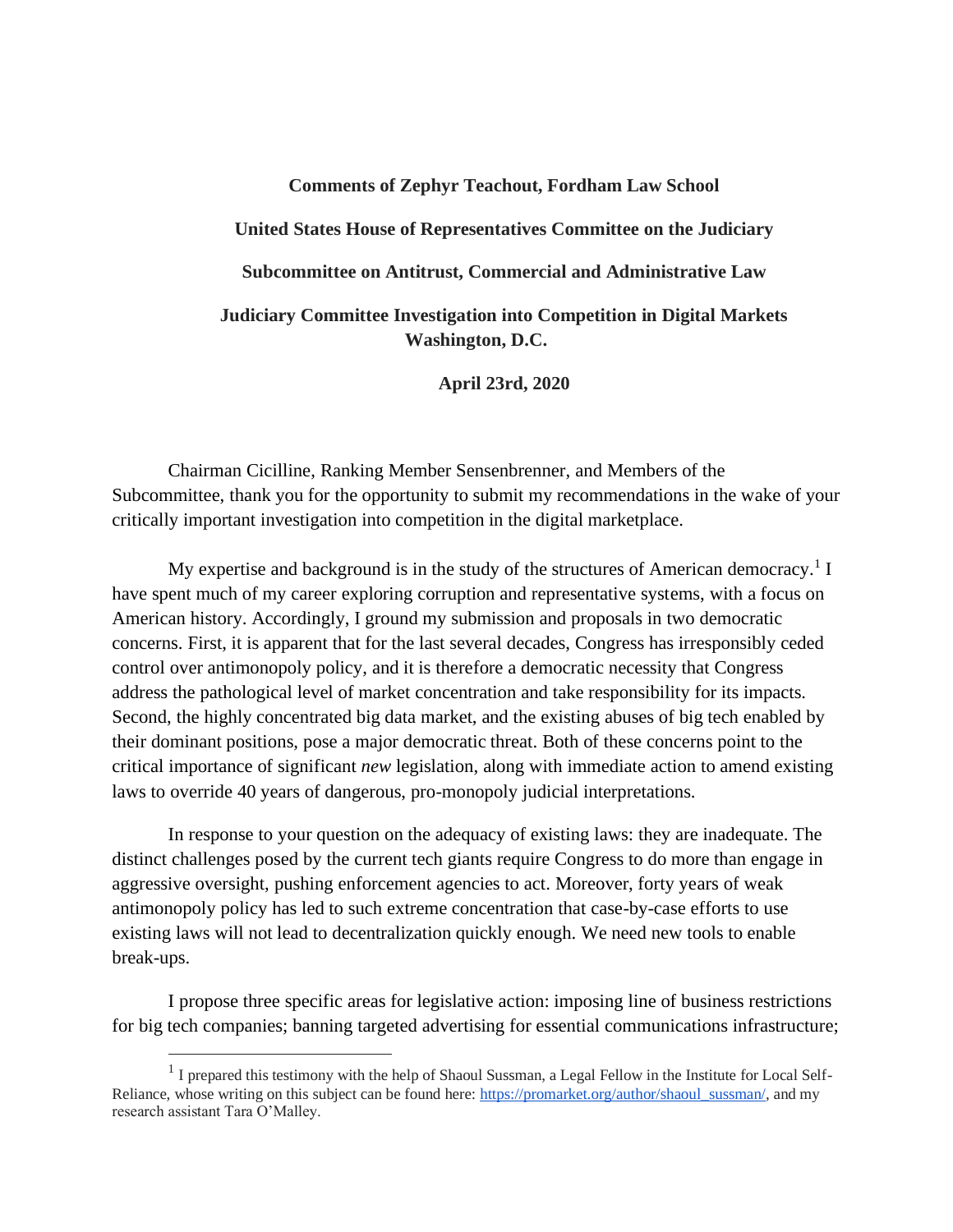and an economic liberties package overturning bad Supreme Court precedent. These particular recommendations stem from a more general recommendation: Congress must reassert public supremacy over our economic life.

# A. **General Recommendation: The Need to Reassert Congressional Power over Antimonopoly Policy**

Our current economy is beset by insecurity, inequality, the devastation of our small businesses, and the destruction of the journalism necessary for democracy to survive. All of these pathologies existed in some form ten years ago, but have been exacerbated by the radical concentration of power in digital markets.

It is hard to deny that Amazon, Facebook, and Google have become essential public infrastructure. The economy and public life would come crashing to a halt if they were suddenly removed. No merchant, politician, political activist, or journalist can thrive without them; few individuals can. But they are problematic infrastructure because they are riven with conflicts of interest, and their business models undermine healthy democratic debate and a healthily decentralized market.

Because these tech goliaths play chokepoint roles, huge parts of our economy are becoming corrosively dependent economic subspheres, where smaller players (and even several large players) focus their efforts on appealing to and appeasing these great powers, instead of innovation, job growth, creativity, and productive capacity. Such a relationship poisons the freedom that is essential to democracy, making producers, whether of goods or news, subservient to these oligarchs, and making it harder for those dependent upon them to speak up, out of fear of reprisal. Meanwhile, big tech uses their power over essential structures of communications and commerce to siphon off the value in news organizations, retailers, and producers, taking an unfair percentage of the profits created in these areas. This power asymmetry drives inequality.

This infrastructural vice grip over so many parts of public life and private enterprise is a major driver in the democratic decline that we are currently experiencing. And the more powerful these digital giants become, the more we see the development of a softly corrupt relationship between big tech and elected officials. Big tech is, for instance, the biggest lobbyist in D.C., and the lobbying relationship is now going both ways, with electeds also working to be in the good graces of big tech.

Amazon, Google, and Facebook play a grossly outsized role in the basic public functions of our society and have become unelected, unaccountable, and self-serving heads of a planned economy--planned by them. Facebook and Google have taken over as the regulators of the public square, regulating it in a discriminatory way that undermines open, decent communication. As I discuss more fully in the targeted ads section, their regulation is designed to maximize data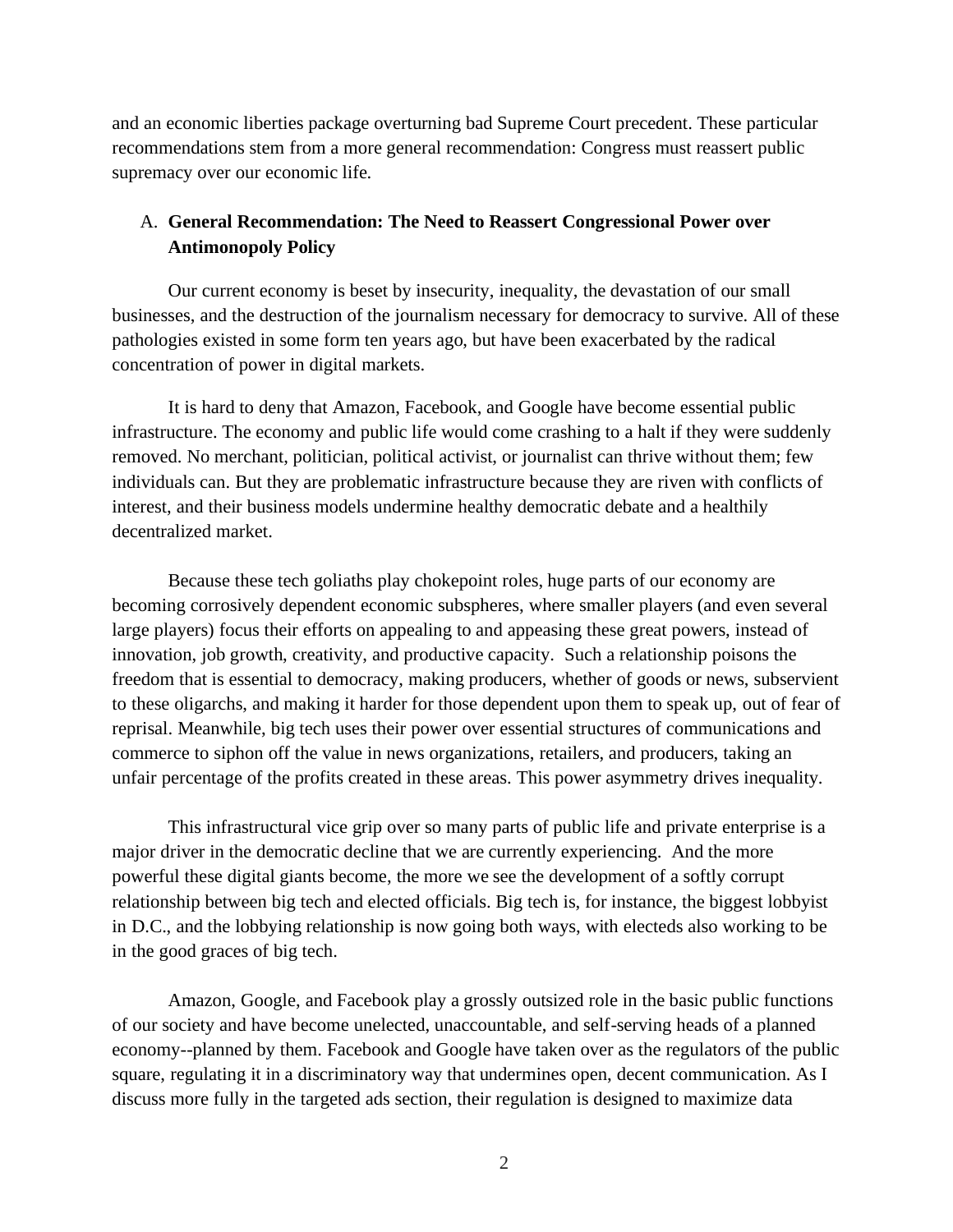gathering and advertising revenue. At the same time, Facebook has set up a dangerous partnership with journalists, privileging publications based on an uber-editorial system that it controls, dictating our news consumption.

In a similar fashion, Amazon developed its own regulatory and judicial system. Entities that deal with Amazon's decision making bodies have come to describe them as the 'District of Amazon Federal Court.<sup>2</sup> Currently, Amazon is the sole arbitrator in numerous fields, usurping and circumventing our government's power to validate and invalidate patents, trademarks and copyrights.<sup>3</sup> In the field of patents, Amazon has even launched in 2019 an official quasigovernmental body, the Utility Patent Neutral Evaluation Procedure.<sup>4</sup> This form of patent adjudication is not only lacking in terms of judicial procedure and fair process, but also dangerously biased since Amazon has a vested interest in promoting certain sellers, brands and products that are offered in its marketplace.<sup>5</sup> Furthermore, from a purely financial perspective, Amazon directly benefits from this form of adjudication and is therefore incentivized to expand this program while making it harder for parties that transact on its platform to seek relief in our courts or with the United States Patent and Trademark Office.<sup>6</sup>

Even more concerning is Amazon's attempt to replace the Food and Drug Administration and the Federal Trade Commission in overseeing the regulation of the safety of goods sold on its platform.<sup>7</sup> Amazon's ability to self-regulate this field as if it was a governmental agency is extremely dangerous.<sup>8</sup>

<sup>2</sup> Kaity Y. Emerson, *From Amazon's Domination of E-Commerce to Its Foray Into Patent Litigation: Will Amazon Succeed as "The District of Amazon Federal Court"?*, N.C. J. L. & Tech. (2019), [http://ncjolt.org/from](http://ncjolt.org/from-amazons-domination-of-e-commerce-to-its-foray-into-patent-litigation-will-amazon-succeed-as-the-district-of-amazon-federal-court/)[amazons-domination-of-e-commerce-to-its-foray-into-patent-litigation-will-amazon-succeed-as-the-district-of](http://ncjolt.org/from-amazons-domination-of-e-commerce-to-its-foray-into-patent-litigation-will-amazon-succeed-as-the-district-of-amazon-federal-court/)[amazon-federal-court/.](http://ncjolt.org/from-amazons-domination-of-e-commerce-to-its-foray-into-patent-litigation-will-amazon-succeed-as-the-district-of-amazon-federal-court/)

<sup>3</sup> *Report Infringement*, Amazon.com, <https://www.amazon.com/report/infringement> (last visited Apr. 21, 2020).

<sup>&</sup>lt;sup>4</sup> Under this new program, a company that believes certain products for sale on the Amazon Marketplace infringe its patents can request an evaluation by depositing \$4,000. If the seller does not dispute the accusation, Amazon removes the infringing products from the marketplace, and refunds the deposit to the patent owner. If the seller decides to fight the claim, it also deposits \$4,000. Amazon then assigns a lawyer with patent expertise to resolve the dispute. The patent owner submits an opening brief, the merchant files a response, and then the patent owner may submit a reply. The lawyer reviews the submissions, and decides whether the listing should be removed or maintained. The winning party gets its money back, and the loser's \$4,000 gets paid to the lawyer. *There is no discovery, and no appeal or request for reconsideration. The whole process takes just a few months from start to finish*.

<sup>5</sup> Rory Van Loo, *Federal Rules of Platform Procedures*, 87 U. Chi. L. Rev. (forthcoming 2020).

<sup>6</sup> Blake Brittain, *Amazon's Judging of IP Claims Questioned in Seller Lawsuits*, Bloomberg Law (Feb. 12, 2020), [https://news.bloomberglaw.com/ip-law/amazons-judging-of-ip-disputes-questioned-in-sellers-lawsuits.](https://news.bloomberglaw.com/ip-law/amazons-judging-of-ip-disputes-questioned-in-sellers-lawsuits)

<sup>7</sup> *Prohibited Product Claims*, Amazon.com,

[https://sellercentral.amazon.com/gp/help/external/G202024200?language=en\\_US](https://sellercentral.amazon.com/gp/help/external/G202024200?language=en_US) (last visited Apr. 21, 2020).

<sup>8</sup> *How Amazon Promotes, Profits from Deceptively Marketed Brain Supplements*, Truth in Advertising (Jan. 16, 2020), [https://www.truthinadvertising.org/how-amazon-promotes-profits-from-deceptively-marketed](https://www.truthinadvertising.org/how-amazon-promotes-profits-from-deceptively-marketed-brain-supplements/)[brain-supplements/.](https://www.truthinadvertising.org/how-amazon-promotes-profits-from-deceptively-marketed-brain-supplements/)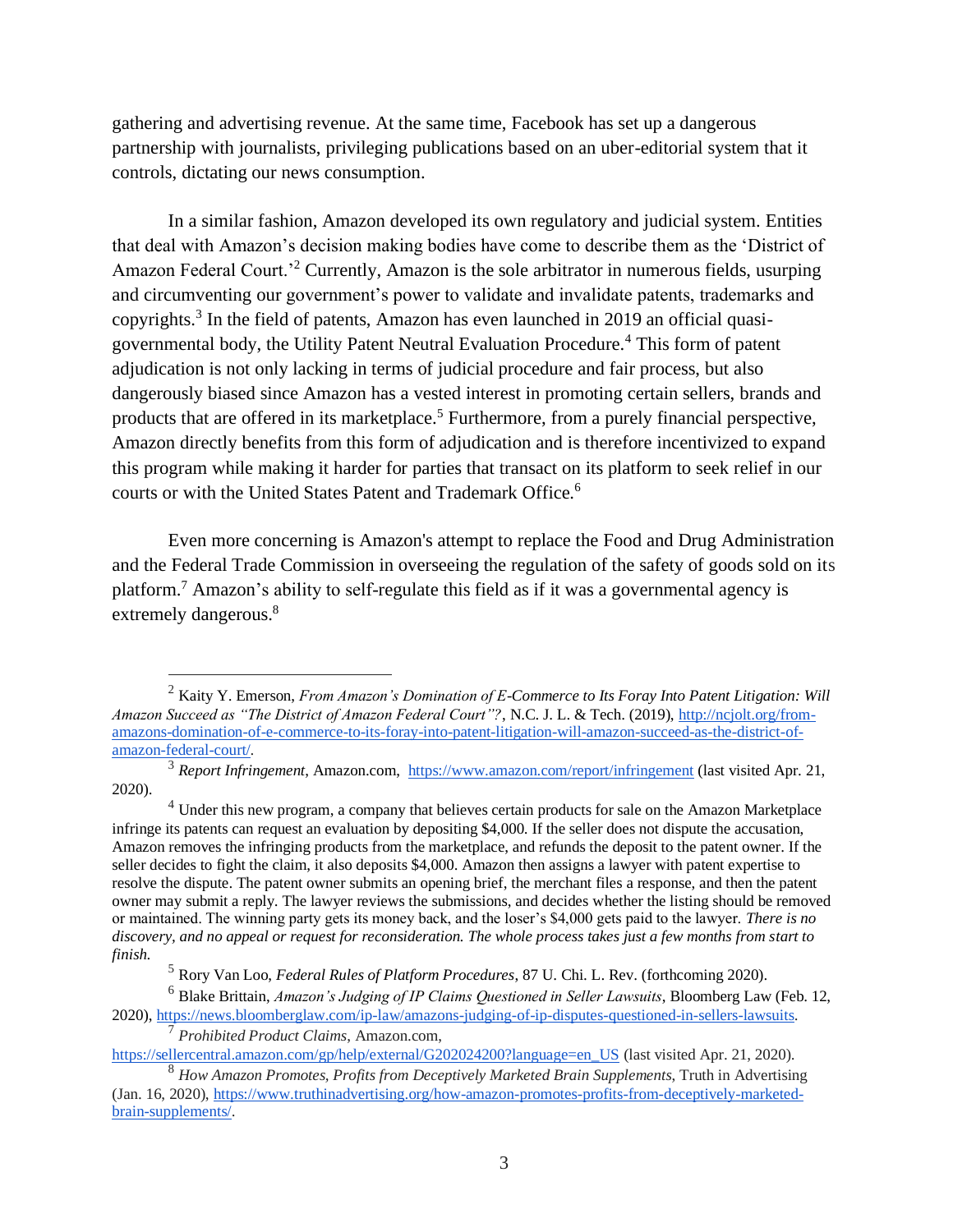The danger of private companies playing traditional governmental functions has been further exacerbated during the current pandemic.<sup>9</sup> We have witnessed rationing, but by private parties, not the government. Amazon's choices as to who receives what goods, and what is essential, are quintessential political decisions, but they are being made by a private, unaccountable, company that has an incentive to use these decision points to enhance its postpandemic power.<sup>10</sup> A shift in Amazon's labor policy has a bigger impact on warehouse worker safety than any state changing its laws, as well as a significant impact on public health.<sup>11</sup> Unsurprisingly, we have proof, from leaked recordings of Amazon's top leadership discussing the punishment of workers speaking out about conditions, that their bottom line, not the public welfare or health, is driving their decisions.<sup>12</sup> Facebook and Google are selecting what information is worthy and unworthy--in a way that serves their bottom line--in a time when the flow of information can mean life or death.

Bad antimonopoly policy, weak enforcement, and Congressional abdication of its role has resulted in this unprecedented level of political and economic power held in private hands. Congress must reassert itself as the representative body of the people in the laws that govern excessive private power. The need is urgent and bipartisan.

For most of American history, people understood that antitrust policy was just as essential as tax policy or a politician's economic vision, and as essential as campaign finance and voting policy to a vision of democracy. Antimonopoly policy, we knew, was not just one of Congress' many jobs, it is among Congress' chief jobs. It is no accident that the legendary Michigan Senator Phil Hart focused on civil rights and antitrust.

For 40 years, Congress has not done this job, but has largely deferred to executive branch agencies making enforcement decisions and unelected judges, who in turn defer to unelected economists, in making basic decisions about the structure of our economy.

Congress must shake off this bad habit, and act immediately. Years of inaction have ossified our collective legislative imagination. This becomes evident when we consider the type

<sup>9</sup> Fareeha Ali, *The Coronavirus Impact on Amazon Sellers: Part 2*, Digital Commerce 360 (Apr. 6, 2020), [https://www.digitalcommerce360.com/article/amazon-seller-news/.](https://www.digitalcommerce360.com/article/amazon-seller-news/)

<sup>10</sup> Jason Del Rey, *Amazon Says It Unintentionally Hid Some Competitors' Faster Delivery Options*, Vox Recode (Mar. 26, 2020), [https://www.vox.com/recode/2020/3/26/21193928/amazon-delivery-delays-april-21-23](https://www.vox.com/recode/2020/3/26/21193928/amazon-delivery-delays-april-21-23-faster-speed-sellers-marketplace-buy-button) [faster-speed-sellers-marketplace-buy-button.](https://www.vox.com/recode/2020/3/26/21193928/amazon-delivery-delays-april-21-23-faster-speed-sellers-marketplace-buy-button)

<sup>11</sup> Hayley Peterson, *Amazon-owned Whole Foods is Quietly Tracking its Employees with a Heat Map Tool that Ranks Which Stores are Most at Risk of Unionizing*, Business Insider (Apr. 20, 2020), [https://www.businessinsider.com/whole-foods-tracks-unionization-risk-with-heat-map-2020-1.](https://www.businessinsider.com/whole-foods-tracks-unionization-risk-with-heat-map-2020-1)

<sup>12</sup> Jason Del Rey & Shirin Ghaffary, *Amazon White Collar Employees are Fuming over Management Targeting a Fired Warehouse Worker*, Vox Recode (Apr. 5, 2020), [https://www.vox.com/recode/2020/4/5/21206385/amazon-fired-warehouse-worker-christian-smalls-employee-](https://www.vox.com/recode/2020/4/5/21206385/amazon-fired-warehouse-worker-christian-smalls-employee-backlash-david-zapolsky-coronavirus)

[backlash-david-zapolsky-coronavirus.](https://www.vox.com/recode/2020/4/5/21206385/amazon-fired-warehouse-worker-christian-smalls-employee-backlash-david-zapolsky-coronavirus)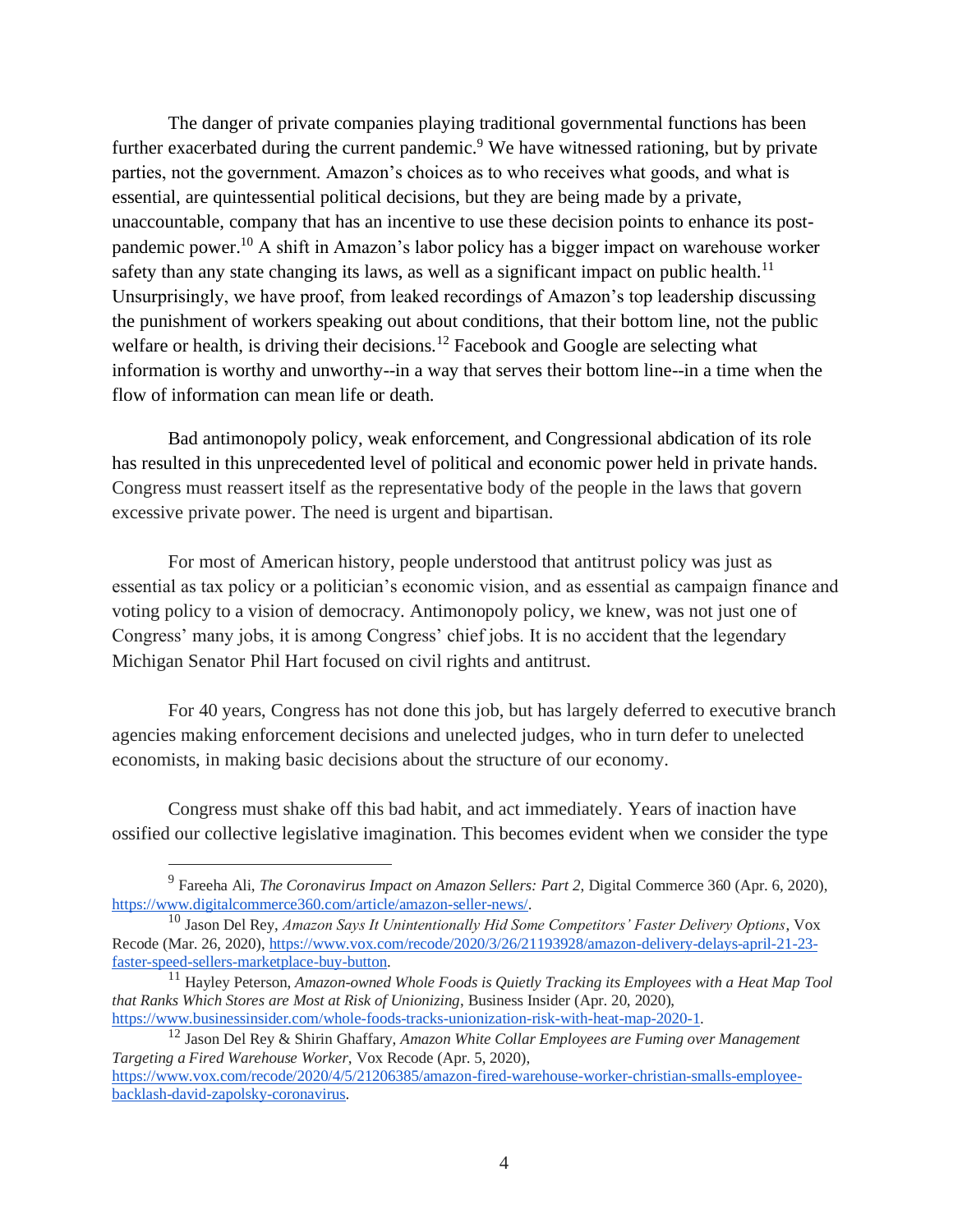of legislation that was proposed a few generations ago. For example, in 1979, Massachusetts Senator Ted Kennedy proposed a bill that would have prohibited mergers between companies with assets or sales exceeding \$2 billion, or \$6 billion in today's dollars.<sup>13</sup> In matters of antitrust law, Kennedy did not think it was necessary to defer to courts' opinions, which in turn were shaped by the views of a handful of self-appointed 'expert' economists, without a big public debate.<sup>14</sup> Antitrust laws were made for the people, by the people's representatives. In stark contrast, most of the proposals that are considered by antitrust experts assume the centrality of the Sherman Act, Clayton Act, and Hart-Scott-Rodino Acts, and build their suggestions around this legislatives scaffolding by suggesting new interpretations.

The work that this Subcommittee has done over the last two years represents a powerful beginning, and an inspiring, necessary first step in reasserting democratic power in one of the most fundamental areas of democracy itself. I commend the Subcommittee's work--it is, as I write about in my forthcoming book, one of the most exciting developments in recent years. I hope that it plans to fully use all tools at its disposal--including exercising subpoena power--and advocate for significant legislation.

#### B. **Specific Recommendations**

I have three specific recommendations.

## 1. **Delineate Clear 'Line-of-Business' Restrictions for Big Tech**

Google currently dominates 90 percent of the search market and the company manipulates rankings to favor its own listings. At the same time, Google's Android smartphone operating system commands 85 percent of the market. Prior to the pandemic, Amazon controlled a majority of online sales, and was the first place that most online searches for products began.<sup>15</sup> That number is clearly growing. Facebook dominates approximately 65 percent of the current global social media landscape,<sup>16</sup> not including its ownership of WhatsApp and Instagram,<sup>17</sup> with

<sup>13</sup> A.o. Sulzberger, Jr., *Kennedy Introduces Bill to Curb Mergers Among Biggest Companies*, New York Times (Mar. 9, 1979), [https://www.nytimes.com/1979/03/09/archives/kennedy-introduces-bill-to-curb-mergers](https://www.nytimes.com/1979/03/09/archives/kennedy-introduces-bill-to-curb-mergers-among-biggest-companies.html)[among-biggest-companies.html.](https://www.nytimes.com/1979/03/09/archives/kennedy-introduces-bill-to-curb-mergers-among-biggest-companies.html)

<sup>14</sup> Sandeep Vaheesan, *The Twilight of the Technocrats' Monopoly on Antitrust?*, 127 Yale L. J. 980, 981 (2018)[, https://www.yalelawjournal.org/forum/the-twilight-of-the-technocrats-monopoly-on-antitrust.](https://www.yalelawjournal.org/forum/the-twilight-of-the-technocrats-monopoly-on-antitrust)

<sup>15</sup> *Amazon Share of all U.S. Online Sales, 2002-2019*, Marketplace Pulse Research, <https://www.marketplacepulse.com/stats/us-ecommerce/amazon-share-of-all-us-online-sales-54> (last visited Apr. 20, 2020).

<sup>16</sup> *Social Media Stats Worldwide, Mar. 2019 – Mar. 2020*, StatCounter Global Stat[s,](https://gs.statcounter.com/social-media-stats) <https://gs.statcounter.com/social-media-stats> (last visited Apr. 21, 2020).

<sup>&</sup>lt;sup>17</sup> Sam Shead, *Facebook Owns the Four Most Downloaded Apps of the Decade*, BBC News (Dec. 18, 2019)[, https://www.bbc.com/news/technology-50838013.](https://www.bbc.com/news/technology-50838013)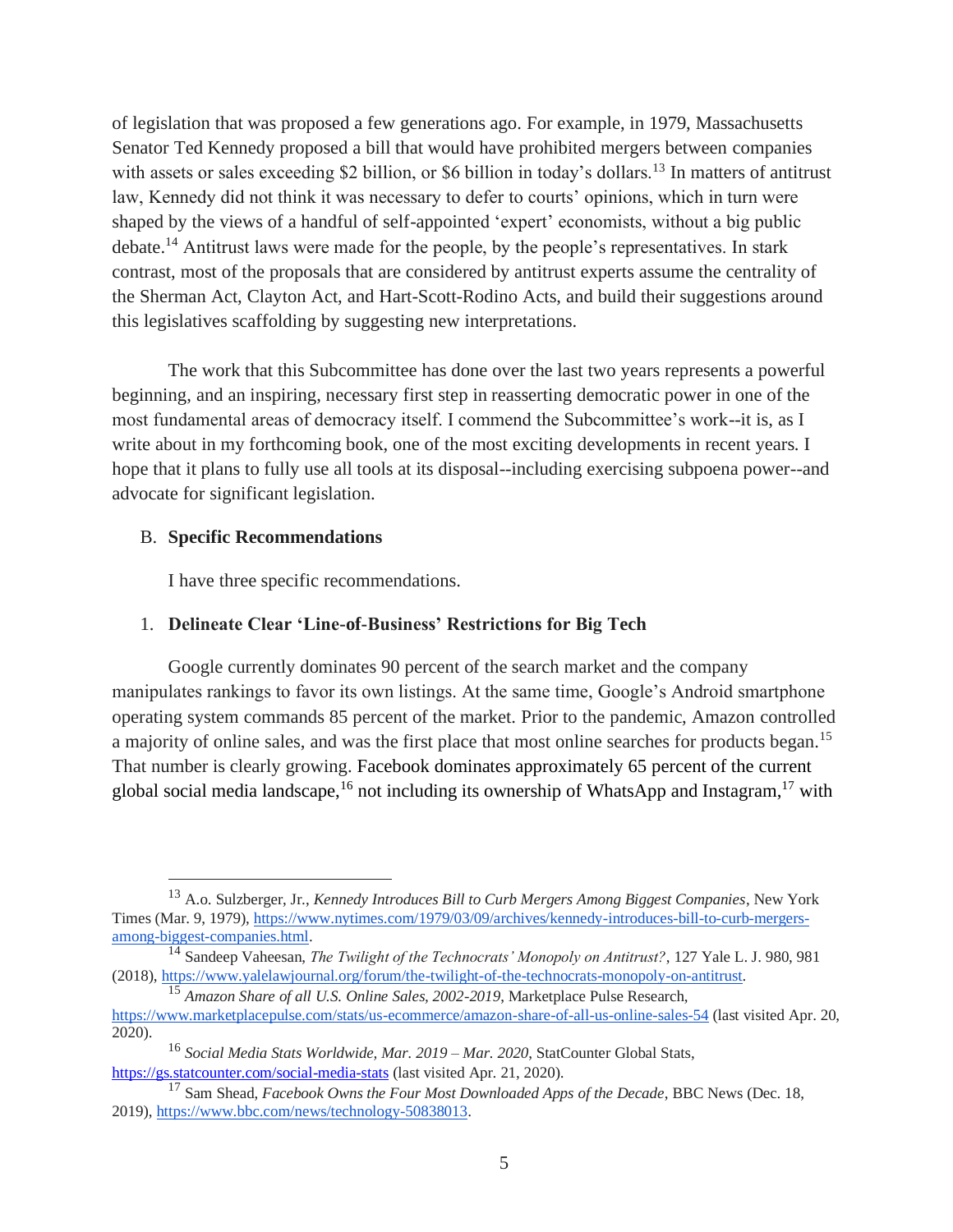roughly 2.5 billion monthly active users (or 1.66 billion daily active users).<sup>18</sup> In 2019, the social media company reported a total annual revenue of \$70.7 billion.<sup>19</sup>

Congress should pass a law delineating a clear "single line of business" rule for the very biggest tech companies. Congress can use revenue, role in data collection and sale, and consumer footprint as a way to ensure that the law only applies to the companies that have become dangerously powerful private infrastructure. For instance, it could draw on the kind of framework proposed recently in California for defining truly big tech companies: "An online ecommerce marketplace with more than 200,000,000 active customer accounts that, in whole or in part, offers to customers for sale goods or services sold by companies that are not owned by the online e-commerce marketplace."<sup>20</sup>

This law is necessary because many of the democratic and economic dangers arising from Amazon, Facebook, and Google have to do with the ways in which they leverage dominance in one market to dominate suppliers and shut down competition in other, related areas.<sup>21</sup> This is by no means a new phenomenon in American corporate history. But current antitrust laws, as applied and interpreted by our governmental agencies and the courts, cannot deal with this problem.

All of these big tech companies simultaneously operate essential infrastructure and sell their own goods and services on it, putting them in direct competition with the entities dependent upon them, allowing them to extract unfair profits, quash innovation, kill competition, and weaken our democracy. For instance, Amazon has been steadily expanding its presence to new lines of business.<sup>22</sup> Now, it is no longer just the owner and operator of the largest online ecommerce marketplace. Among many other ventures, Amazon is also in the business of producing feature-length films and television series, providing music streaming and cloud computing services, as well as running a lending operation and a rapidly growing logistics arm.<sup>23</sup>

<sup>18</sup> Press Release, Facebook, Facebook Reports Fourth Quarter and Full Year 2019 Results (Jan. 29, 2020[\),](https://investor.fb.com/investor-news/press-release-details/2020/Facebook-Reports-Fourth-Quarter-and-Full-Year-2019-Results/default.aspx) [https://investor.fb.com/investor-news/press-release-details/2020/Facebook-Reports-Fourth-Quarter-and-Full-Year-](https://investor.fb.com/investor-news/press-release-details/2020/Facebook-Reports-Fourth-Quarter-and-Full-Year-2019-Results/default.aspx)[2019-Results/default.aspx.](https://investor.fb.com/investor-news/press-release-details/2020/Facebook-Reports-Fourth-Quarter-and-Full-Year-2019-Results/default.aspx)

<sup>19</sup> *Facebook's Annual Revenue from 2009-2019*, Statistica,

<https://www.statista.com/statistics/268604/annual-revenue-of-facebook/> (last visited Apr. 21, 2020).

<sup>20</sup> Assemb. B. 1790, 2019-20 Reg. Sess. (Cal. 2019) (published Mar. 25, 2019), [https://leginfo.legislature.ca.gov/faces/billVersionsCompareClient.xhtml?bill\\_id=201920200AB1790&cversion=20](https://leginfo.legislature.ca.gov/faces/billVersionsCompareClient.xhtml?bill_id=201920200AB1790&cversion=20190AB179098AMD) [190AB179098AMD.](https://leginfo.legislature.ca.gov/faces/billVersionsCompareClient.xhtml?bill_id=201920200AB1790&cversion=20190AB179098AMD)

<sup>21</sup> Lina M. Khan, *The Separation of Platforms and Commerce*, 119 Colum. L. Rev. 973, 973-1093 (2019), [https://columbialawreview.org/content/the-separation-of-platforms-and-commerce/.](https://columbialawreview.org/content/the-separation-of-platforms-and-commerce/)

<sup>22</sup> Paris Martineau & Louise Matsakis, *Why It's Hard to Escape Amazon's Long Reach*, Wired (Dec. 23, 2018)[, https://www.wired.com/story/why-hard-escape-amazons-long-reach/.](https://www.wired.com/story/why-hard-escape-amazons-long-reach/)

<sup>23</sup> Eugene Kim, *Bank of America Estimates Amazon's Own Delivery Service Could be Worth Up to \$230 Billion by 2025*, Business Insider (Apr. 20, 2020), [https://www.businessinsider.com/amazons-logistics-service](https://www.businessinsider.com/amazons-logistics-service-worth-up-to-230-billion-by-2025-2020-4)[worth-up-to-230-billion-by-2025-2020-4.](https://www.businessinsider.com/amazons-logistics-service-worth-up-to-230-billion-by-2025-2020-4)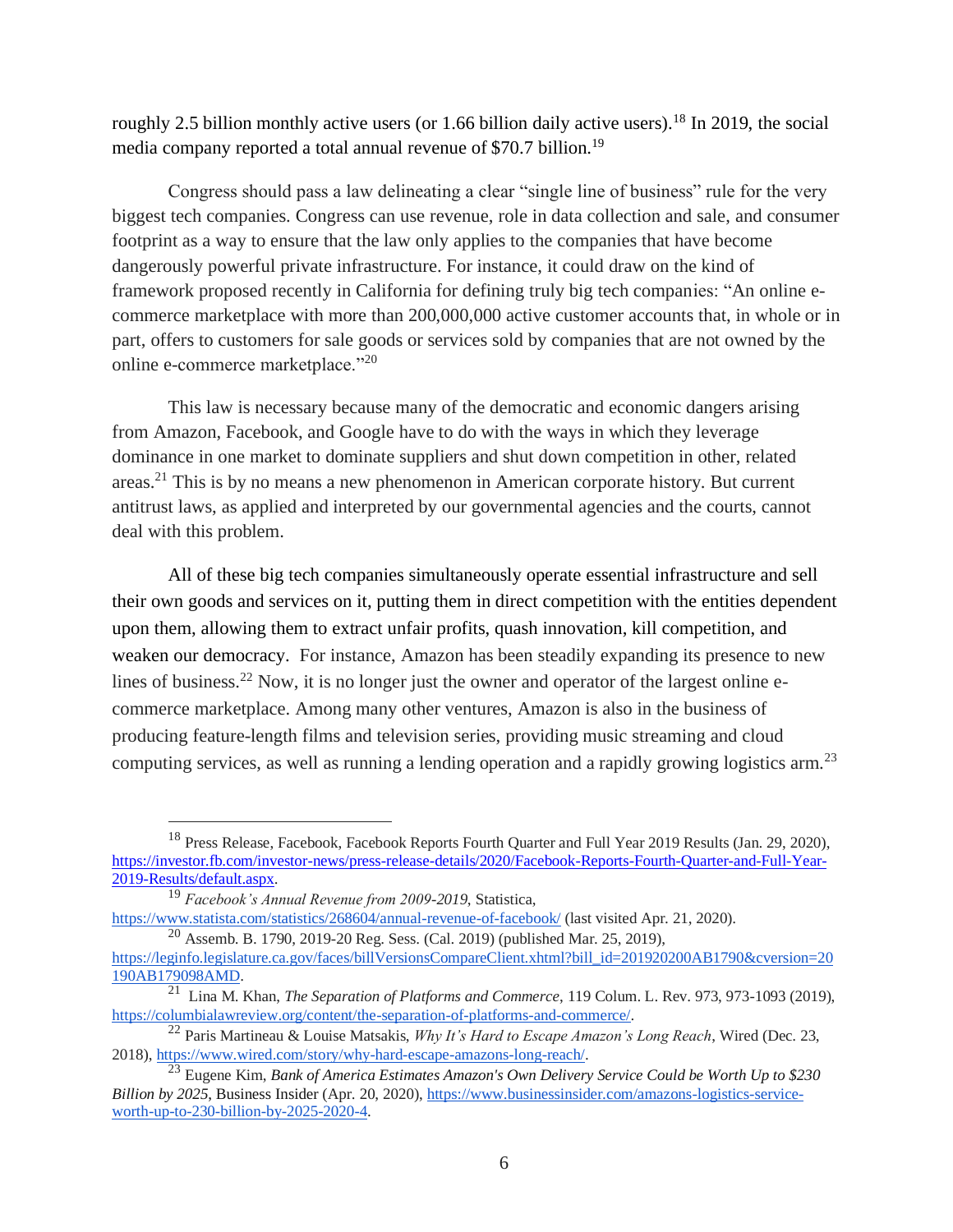All of these ventures pose some degree of risk to the health of the markets into which Amazon encroaches. And while the magnitude of the risk might vary from one market to the other, it is now clear that at least one of these ventures, Amazon's logistics arm, Fulfillment by Amazon, poses a significant threat to America's shipping and fulfillment market.<sup>24</sup> Evidence indicates that Amazon is currently leveraging its market power in e-commerce to harm competition in the shipping and fulfillment market by forcing sellers on its platform to use its own logistics services.<sup>25</sup> This form of leveraging is still in its early stages but the trend is clear. Amazon is seeking to use its market power in the e-commerce market to stifle competition in the market for shipping and delivering those orders. Amazon's ability to monopolize the shipping market does not stem from any superior technological efficiency or superior service. Instead, it is rooted in Amazon's ability to reduce the ability of its rivals to compete.<sup>26</sup>

Under this type of law, Amazon, Google, Facebook, due to their size, would have to select its primary line of business and would be prohibited from operating in any other. Amazon, for instance, would be prohibited from being involved in fulfillment or shipping of goods, a clearly distinct line of business. That would allow for a competitive marketplace in fulfillment of online e-commerce transactions including warehousing, logistics and shipping, instead of what is happening now, where Amazon is spending considerable energy shutting out potential fulfillment competitors and gaining power and leverage over carriers such as FedEx, UPS, the United States Postal Service, and thousands of small logistics companies.<sup>27</sup>

Amazon's foray into banking, albeit a much smaller venture, similarly demonstrates the negative impact of insatiable appetite to expand. It appears that 'Amazon Lending', the company's proprietary lending arm, uses lending to control the conduct of sellers.<sup>28</sup> Under this type of law, Amazon would be prohibited from operating this type of business.

Similarly, Facebook, a company that primarily focuses on social media, could not also be involved in providing messaging services such as Facebook Messenger and WhatsApp. This in

(Dec. 16, 2019),

<sup>24</sup> Spencer Soper, *Amazon is Accused of Forcing Up Prices in Antitrust Complaint*, Bloomberg (Nov. 8, 2019)[,https://www.bloomberg.com/news/articles/2019-11-08/amazon-merchant-lays-out-antitrust-case-in-letter-to](https://www.bloomberg.com/news/articles/2019-11-08/amazon-merchant-lays-out-antitrust-case-in-letter-to-congress)[congress.](https://www.bloomberg.com/news/articles/2019-11-08/amazon-merchant-lays-out-antitrust-case-in-letter-to-congress)

<sup>25</sup> *Amazon is Accused of Forcing Up Prices for Independent Merchants*, Competition Policy International (Nov. 10, 2019), [https://www.competitionpolicyinternational.com/us-amazon-is-accused-of-forcing-up-prices-for](https://www.competitionpolicyinternational.com/us-amazon-is-accused-of-forcing-up-prices-for-independent-merchants/)[independent-merchants/.](https://www.competitionpolicyinternational.com/us-amazon-is-accused-of-forcing-up-prices-for-independent-merchants/)

<sup>26</sup> Paul Ziobro, *Amazon Blocks Sellers From Using FedEx Ground for Prime Shipments*, Wall Street Journal

<https://www.wsj.com/articles/amazon-blocks-sellers-from-using-fedex-ground-for-prime-shipments-11576525190> <sup>27</sup> Nick Statt, *Amazon No Longer Banning Marketplace Sellers from Using FedEx Shipping*, The Verge

<sup>(</sup>Jan. 14, 2020), [https://www.theverge.com/2020/1/14/21065900/amazon-ban-fedex-ground-shipping-lifted-holiday](https://www.theverge.com/2020/1/14/21065900/amazon-ban-fedex-ground-shipping-lifted-holiday-season)[season.](https://www.theverge.com/2020/1/14/21065900/amazon-ban-fedex-ground-shipping-lifted-holiday-season)

<sup>28</sup> Shaoul Sussman, *How Amazon Uses Lending to Control Small Businesses*, The American Prospect (Feb. 26, 2020), [https://prospect.org/economy/how-amazon-uses-lending-to-control-small-businesses/.](https://prospect.org/economy/how-amazon-uses-lending-to-control-small-businesses/)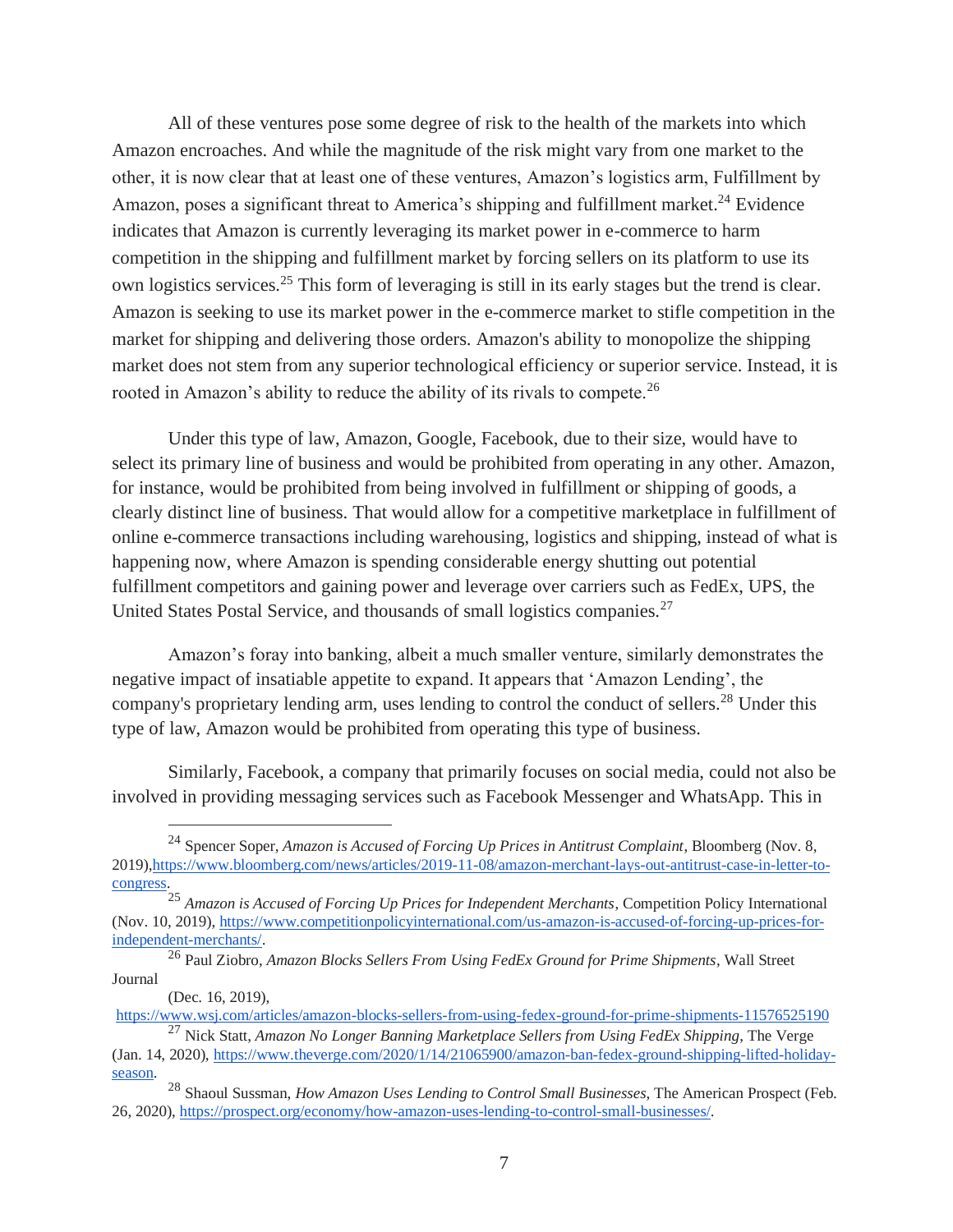turn will allow for a fertile competition between different mail and online messaging providers, which would not only likely improve the privacy of the messaging service, but encourage further innovation.

And Google, primarily a search engine company, could not also be involved in Google Shopping, a relationship which currently leads to abuse and the suppression of exciting alternatives.

The single line of business rule is necessary, because any new law governing merger review will have no impact on the already dystopian state of affairs.

'Line of business' restrictions have a long history in American corporate and antitrust laws. Glass Steagall is perhaps the best known of these federal restrictions, but by no means the only one. The Public Utility Holding Company Act prohibits companies subject to the Act from making corporate acquisitions unless the SEC proactively approves, taking the public interest into account; instead of a pro-merger default, the PUHC has a default of merger skepticism.<sup>29</sup> In the telecommunications industry, Congress used to prohibit telephone companies from providing video programming in their local telephone territories.<sup>30</sup> Such a law also resembles in many ways public utility rules, which prohibit cross ownership so as to avoid conflicts of interest.

There are other proposals for dealing with this problem, but the line of business proposal has the benefit of simplicity. It creates a simple corporate regulatory expectation: you pick your field, excel in it, but cannot use a platform to control, capture, and demean related and unrelated markets.

#### 2. **Ban Targeted Advertisements for Big Tech**

Since the beginning of our republic, we have protected the neutrality of communications infrastructure--until recently. The post office was born, funded by the public, protected from spying. While it made money off of private enterprise paying for stamps, the revenue model protected the flow of information. The public library was directly funded by the public (and some overdue fines). The public square did not make money based on how outrageous a speaker was, and sidewalks didn't live or die based on how "sticky" the conversations between passing friends or strangers might become. Our public communications sphere was "managed" by a blend of public institutions and private decentralized institutions. Our current communications infrastructure, however, is regulated by the big tech companies. We have never had such a centralized control over speech--not even in Jay Gould's day.

<sup>&</sup>lt;sup>29</sup> Public Utility Holding Company Act of 1935, 15 U.S.C. § 79 et seq. (repealed 2005).

<sup>30</sup> Cable Communications Policy Act of 1984, 47 U.S.C. § 533 (1984).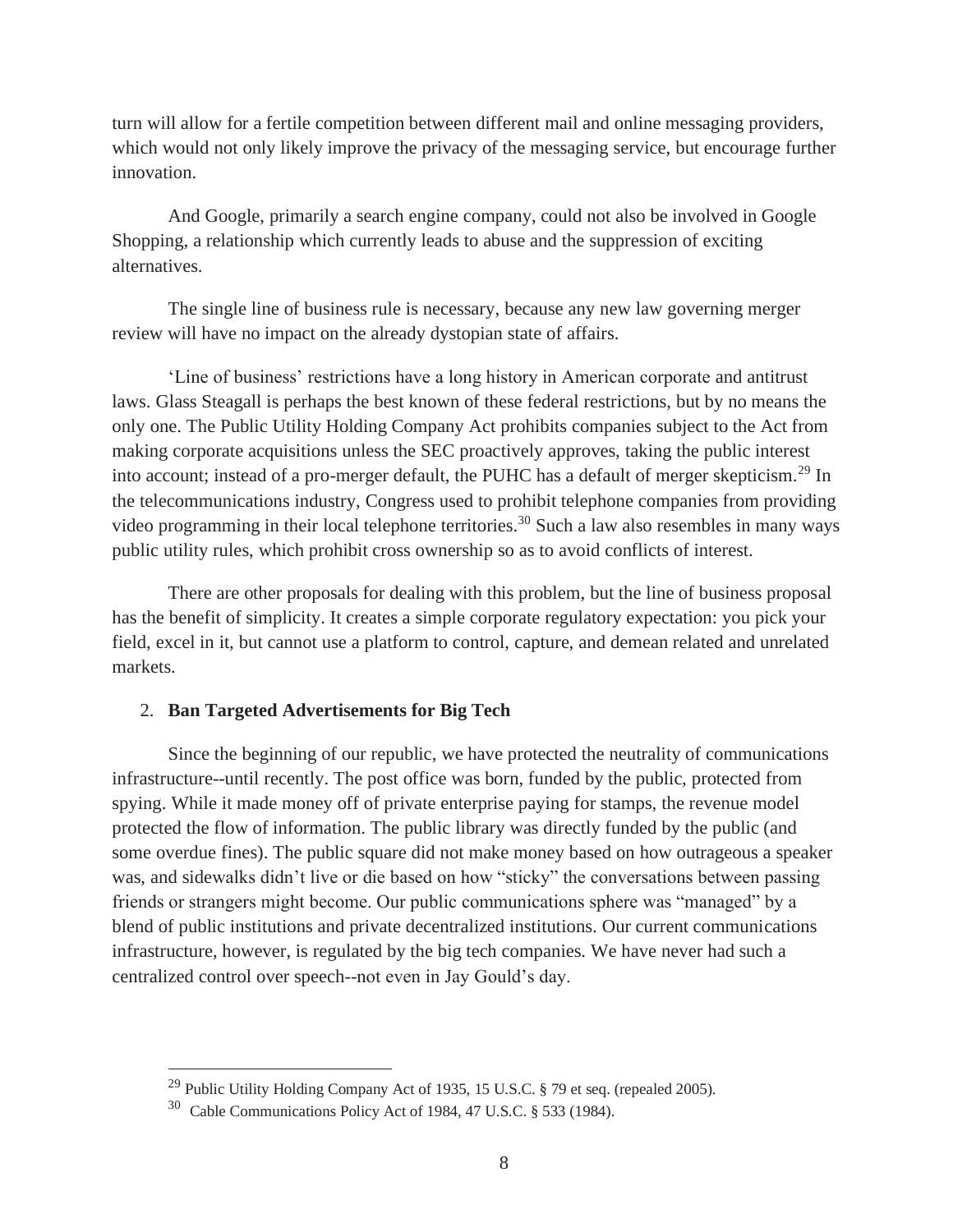There are six pathological features of the current big tech regime. First, inflammatory content is prioritized. In other words, the business model of our communications infrastructure prioritizes scandal and sensationalism and deprioritizes serious or thoughtful conversation. If you post a "fuck the MAYOR" rant on Facebook, the company will likely prioritize your post because of its stickiness; if you post "I have some concerns about the way the bridge downtown is being constructed," that post will likely be buried, and none of your friends will see it. (We would not want a regulator telling us to be polite either, but this pro-inflammatory bias is indefensible as a public choice.) The same thing appears to be happening on Amazon's marketplace where extremists and neo-Nazis who have been banned from other platforms are given unprecedented access to a mainstream audience. Amazon's algorithm even promotes these books in targeted advertising campaigns.<sup>31</sup> As Sally Hubbard said in testimony to this Committee, "Propagandists and disinformation agents are not hacking these platforms or misusing them. Rather, they are using these platforms exactly as designed, for influence and manipulation."32

Second, we are subject to an unprecedented level of surveillance. Third, the infrastructure wants people to maximize the time spent on it, because that increases the number of ads they can sell and the amount of information they can collect. Fourth, the infrastructure is essentially unstable and the rules can change at any time. Fifth, the part of the communications infrastructure that is public treats each person differently, creating the illusion of a shared space but the fact of a fissured one. Sixth, the targeted ad model is destroying most of the Fourth Estate. Using their chokepoint role, Facebook and Google have taken advertising revenue away from both traditional and Internet "native" publishers, at both the national and local levels, into their own coffers. With the ability to control the distribution of information, ad money, and the relationship between the reader and the news outlet, tech platform monopolists now have unprecedented power over reporters and news publishers themselves, and use that power to take the payments that would otherwise flow to the content creators.

These six features — high degree of surveillance, time maximization, inflammatory content, instability, individualized treatment, and stealing from journalists—are antithetical to what a public sphere and communications infrastructure in a democracy should be. The features in fact destroy the thing it appears to create, replacing a vibrant public square where privacy, debate, and community can flourish with a privately run set of institutions defined by paranoia and distrust. All six of these dynamics pose a threat to American democracy and to the most fundamental liberties of the individual.

<sup>31</sup> Ava Kofman, Francis Tseng & Moira Weigelfor, *The Hate Store: Amazon's Self-Publishing Arm Is a Haven for White Supremacists*, ProPublica (Apr. 7, 2020)[, https://www.propublica.org/article/the-hate-store](https://www.propublica.org/article/the-hate-store-amazons-self-publishing-arm-is-a-haven-for-white-supremacists)[amazons-self-publishing-arm-is-a-haven-for-white-supremacists.](https://www.propublica.org/article/the-hate-store-amazons-self-publishing-arm-is-a-haven-for-white-supremacists)

<sup>32</sup> *Online Platforms and Market Power, Part 1: The Free and Diverse Press Before the Subcomm. On Regulatory Reform, Commercial, and Antitrust Law of the H. Comm. of the Judiciary*, 116th Cong. (2019) (statement from Sally Hubbard, Director of Enforcement Strategy, Open Markets Institute).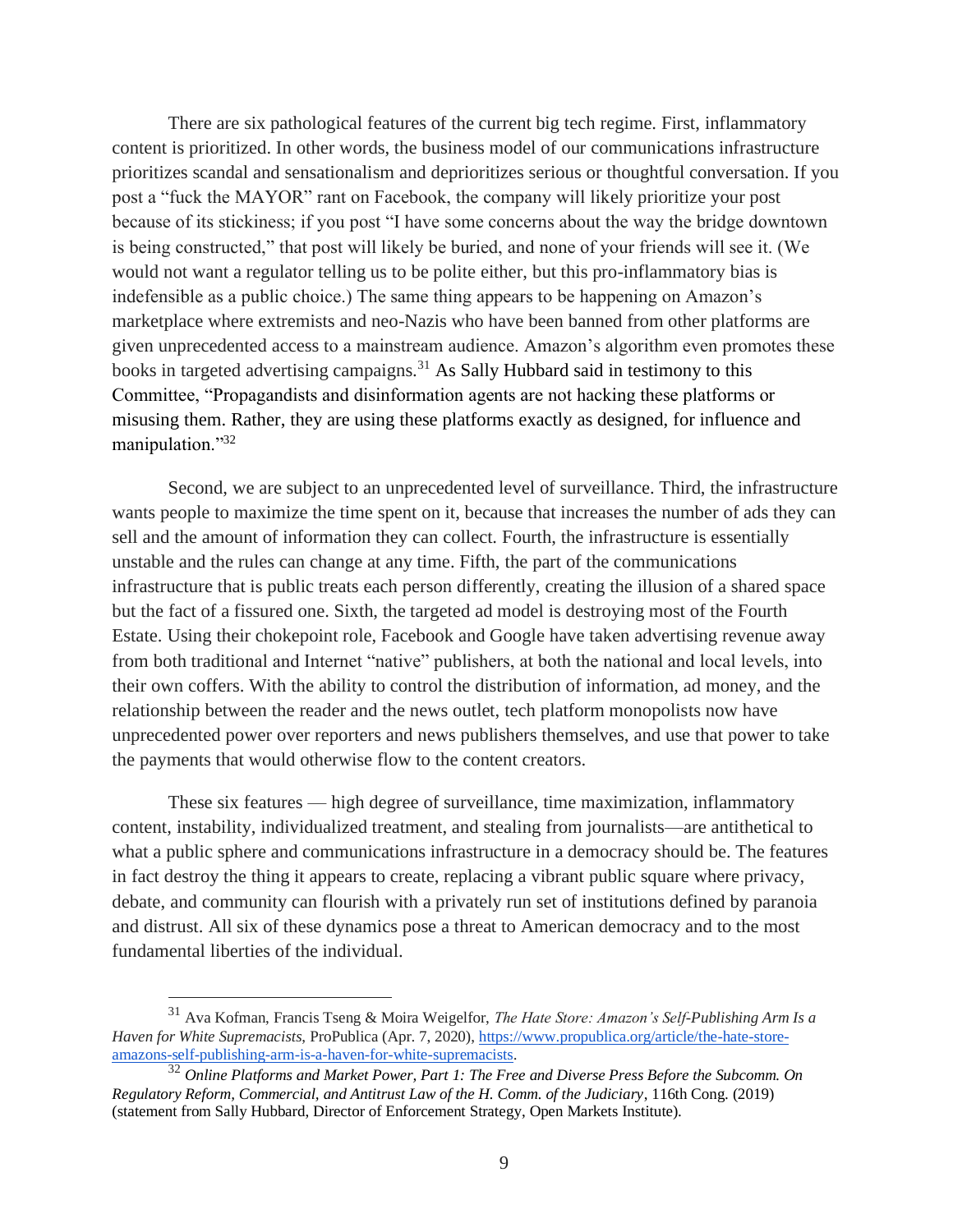The digital advertising business model is at the root of all six of these pathologies. These are not trivial matters, because Facebook, Google and Amazon control American information, news, and books. Facebook and Google are sometimes analogized to publishers because of the decisions they make, but the better analogy is the post office or the library, or even the image of a public square or sidewalk: they are the places in which publishers of all kinds can share their news.

We have so naturalized the targeted ad revenue model for communications infrastructure that many proposals work to regulate around it. If it is helpful to denaturalize it, I find it useful to imagine how the framers of our Constitution would have reacted if the post office was designed as a service where the providers read every piece of mail, and prioritized the scandalous parts, and deprioritized the thoughtful letters between Abigail Adams and John Adams, and used all the information in all the letters to decide what mail would come quickest. Or imagine that the public library was based on a targeted ad business model. The most pornographic, propagandistic, and salacious books would be on the display table, with fiction and history relegated to deep in the stacks. Needless to say, it would not fit with their vision of freedom: the privacy of the mails and the neutrality of communications infrastructure was understood to be sacrosanct for political freedoms. They would be horrified that two private companies, Facebook and Google, read an enormous percentage of our communications to each other, and use those messages to build profiles that help them profit off of us.

Current laws are inadequate to address the democratic damage by this system.

Therefore, Congress should ban targeted ads as the business model of essential infrastructure. This kind of regulation flows naturally from a long tradition of communications infrastructure regulation designed to protect free speech, a free press, and democratic discourse. Congress passed the Postal Service Act in 1792 to make sure the post office was open and nondiscriminatory. When Western Union amassed control over telegraph trunk lines, preferring its own clients and not providing universal, nondiscriminatory service, Congress responded by passing the 1866 Telegraph Act. The Federal Communications Commission created in the New Deal era similarly sought to regulate more modern systems of radio, broadcast, and telephone. And public utility regulation has long restricted business models that distort essential infrastructure.

Banning targeted ads falls squarely in the tradition of these regulatory techniques. As with nondiscrimination and common carriage, common tools for communications regulators, the ban would place limits on the kinds of practices legally available to information platforms. Like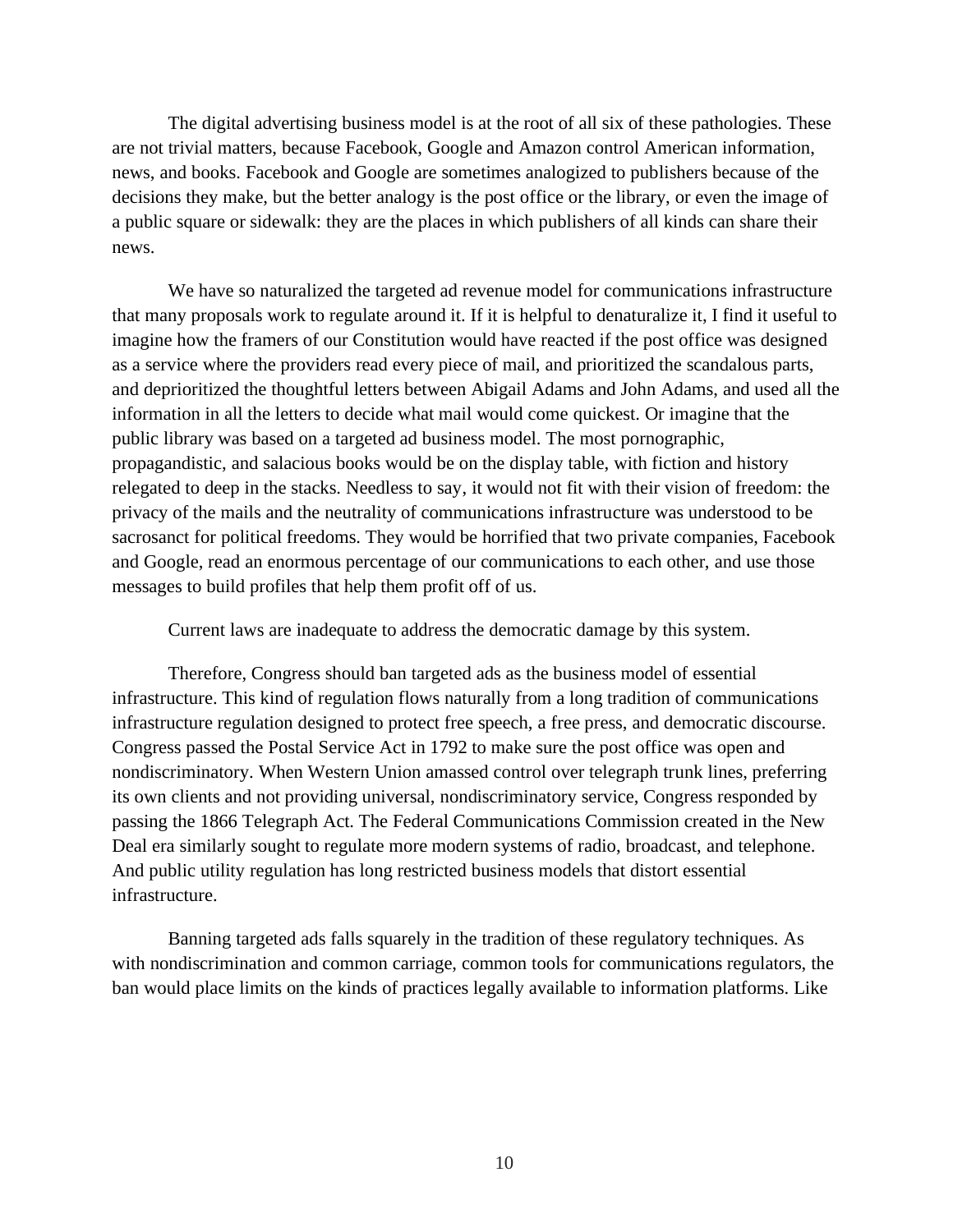fair pricing requirements, the ban would alter the revenue-generating strategy of the firms themselves.<sup>33</sup>

## **3. Overturn Bad Case Law**

As some witnesses have testified to this Committee, there are several incoherent and dangerous Supreme Court interpretations of federal antimonopoly law. Congress should correct these bad decisions through legislation, as it routinely does in other areas of law. This moment is not unlike 1989, when the Supreme Court decided a set of cases that interpreted federal law to restrict workers' rights under federal antidiscrimination laws. In that case, Congress responded in 1991 with a broad, new Civil Rights Act specifically tailored to overturn those cases. Massachusetts Democratic Senator Ted Kennedy and New York Republican Congressman Hamilton Fish, Jr. led that effort, and President George Bush signed the law, which stated in its preamble that the goal was to respond to bad civil rights statutory interpretations by the Supreme Court.

A similar bill is required now--times 10, because instead of undoing a year's worth of bad Court precedent, Congress must undo 40 years of bad judicial precedent. Since the early 1980s, caught up in the throes of a misguided theory of efficiency, the Supreme Court has misinterpreted our existing antimonopoly statutes in a way to make them feeble and

<sup>33</sup> For more reading on banning targeted ads, see K. Sabeel Rahman & Zephyr Teachout, *From Private Bads to Public Goods: Adapting Public Utility Regulation for Informational Infrastructure*, Knight First Amendment Inst. at Columbia Univ. (Feb. 4, 2020), [https://knightcolumbia.org/content/from-private-bads-to-public](https://knightcolumbia.org/content/from-private-bads-to-public-goods-adapting-public-utility-regulation-for-informational-infrastructure)[goods-adapting-public-utility-regulation-for-informational-infrastructure](https://knightcolumbia.org/content/from-private-bads-to-public-goods-adapting-public-utility-regulation-for-informational-infrastructure) (arguing that the intervention of banning targeted ads would radically alter the behavior of information platforms); Jeff Gary and Ashkan Soltani, *First Things First: Online Advertising Practices and Their Effects on Platform Speech*, Knight First Amendment Inst. at Columbia Univ. (Aug. 21, 2019[\),](https://knightcolumbia.org/content/first-things-first-online-advertising-practices-and-their-effects-on-platform-speech) [https://knightcolumbia.org/content/first-things-first-online-advertising-practices](https://knightcolumbia.org/content/first-things-first-online-advertising-practices-and-their-effects-on-platform-speech)[and-their-effects-on-platform-speech](https://knightcolumbia.org/content/first-things-first-online-advertising-practices-and-their-effects-on-platform-speech) (arguing that targeted advertising has the potential to create substantial injury both to individual consumers and to society); Gilad Edelman, *Why Don't We Just Ban Targeted Ads?*, Wired (Mar. 22, 2020), <https://www.wired.com/story/why-dont-we-just-ban-targeted-advertising/> ("Banning targeted ads is the ultimate root-cause solution when it comes to privacy"); David Dayen, *Ban Targeted Advertisements*, The New Republic, April 10, 2018[,](https://newrepublic.com/article/147887/ban-targeted-advertising-facebook-google) <https://newrepublic.com/article/147887/ban-targeted-advertising-facebook-google> (proposing that the United States disallow all individually targeted ads with large fines or removal from public airwaves for repeated violations; discussing precedent for banning advertisements in the Public Health Cigarette Smoking Act, Family Smoking Prevention and Tobacco Control Act of 2010, The Telephone Disclosure and Dispute Resolution Act, the Children's Online Privacy Protection Act, etc.); Natasha Lomas, *The Case Against Behavioral Advertising is Stacking Up*, Tech Crunch (Jan. 20, 2019), [https://techcrunch.com/2019/01/20/dont-be](https://techcrunch.com/2019/01/20/dont-be-creepy/)[creepy/](https://techcrunch.com/2019/01/20/dont-be-creepy/) (proposing increased regulation of platforms to understand how, why, and where data flows in order to control impacts on consumers); Karl Manheim and Lyric Kaplan, A*rtificial Intelligence: Risks to Privacy and Democracy*, 21 Yale J.L. & Tech. 106 (2019) (discussing how the Federal Trade Commission and Congress have taken hands-off approaches in regulating online behavioral advertising), [https://yjolt.org/sites/default/files/21\\_yale\\_j.l.\\_tech.\\_106\\_0.pdf.](https://yjolt.org/sites/default/files/21_yale_j.l._tech._106_0.pdf); Ellen Weintraub, *Don't Abolish Political Ads on* 

*Social Media. Stop Microtargeting*, Washington Post (Nov. 1, 2019[\),](https://www.washingtonpost.com/opinions/2019/11/01/dont-abolish-political-ads-social-media-stop-microtargeting/)

<https://www.washingtonpost.com/opinions/2019/11/01/dont-abolish-political-ads-social-media-stop-microtargeting/> (arguing that the elimination of political ad microtargeting would enhance transparency and accountability, as well as deter disinformation).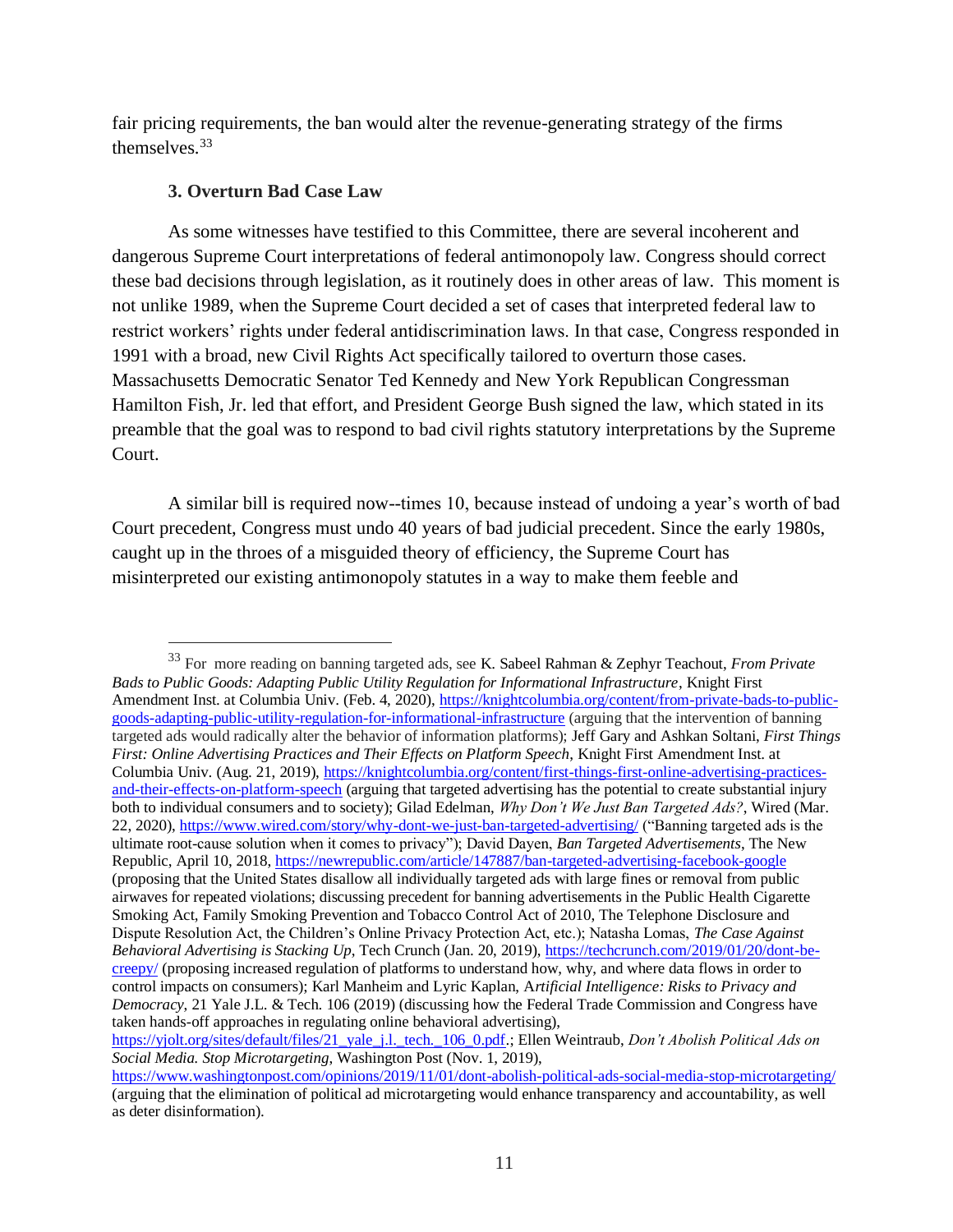unrecognizable.<sup>34</sup> These misinterpretations have played a significant role deterring and justifying prosecutorial inaction, as well as making private claims unworkable. These cases represent an incredible arrogation of power to the judicial branch away from Congress, using the court's own economic theories--instead of those of elected officials--to guide their decisions.

Some, but not all, of the cases that should be overturned in a big economic liberties package include the Court's disastrous predatory pricing policy made in *Weyerhaeuser Co. v. Ross Simmons Hardwood Lumber Co.*, <sup>35</sup> *Brooke Group Ltd. v. Brown & Williamson Tobacco Corp.*, <sup>36</sup> and *Matsushita v. Zenith Radio Corp.*, <sup>37</sup> all of which combined to make bringing a predatory pricing or related claim very difficult. In each of these cases, the decisions were based on economic theories preferred by the Justices, not by the American public.<sup>38</sup> Predatory pricing law is particularly important in reigning in the abuses of Amazon, Google, and Facebook.<sup>39</sup>

Second, Congress should legislatively overturn the recent spate of cases making refusal to deal claims extremely difficult to pursue, including *Verizon Communications Inc. v. Law Offices of Curtis V. Trinko, LLP<sup>40</sup>* and *Pacific Bell Telephone Co. v. LinkLine Communications, Inc.*<sup>41</sup>. Congress should move to lessen the overwhelming legal burden on parties challenging exclusionary and restrictive trade practices, a burden which does not comport with the history of our antitrust laws. By overturning *Bell Atlantic Corp. v. Twombly*, <sup>42</sup> Congress can shift the burden in antitrust litigation back from plaintiffs to defendants.<sup>43</sup> And Congress clearly needs to overturn the cases that allowed big companies to require arbitration, effectively destroying plaintiffs' incentives to sue; the FAIR Act is essential for private parties to be able to enforce existing law.<sup>44</sup>

<sup>38</sup> Christopher R. Leslie, *Predatory Pricing & Recoupment*, 113 Colum. L. Rev. 1695, 1695-1771 (2013), [https://columbialawreview.org/wp-content/uploads/2016/04/Leslie.pdf.](https://columbialawreview.org/wp-content/uploads/2016/04/Leslie.pdf)

<sup>39</sup> Shaoul Sussman, *Prime Predator: Amazon and the Rationale of Below Average Variable Cost Pricing Strategies Among Negative Cash Flow Firms*, 7 J. Antitrust Enf't. 203, 203-219 (July 2019), [https://academic.oup.com/antitrust/article/7/2/203/5321201.](https://academic.oup.com/antitrust/article/7/2/203/5321201)

<sup>43</sup> As Justice Stevens explained in his dissent in that case "This case is a poor vehicle for the Court's new pleading rule, for we have observed that in antitrust cases, where the proof is largely in the hands of the alleged conspirators, … *dismissals prior to giving the plaintiff ample opportunity for discovery should be granted very sparingly*. Moreover, the fact that the Sherman Act authorizes the recovery of treble damages and attorney's fees for successful plaintiffs indicates that *Congress intended to encourage, rather than discourage, private enforcement* of the law. *It is therefore more, not less, important in antitrust cases to resist the urge to engage in armchair economics at the pleading stage.*"

<sup>44</sup> *Am. Express Co. v. Italian Colors Rest.*, 570 U.S. 228 (2013).

<sup>34</sup> Lina M. Khan, Note, *Amazon's Antitrust Paradox*, 126 Yale L. J. 710, 710-805 (2016), [https://www.yalelawjournal.org/note/amazons-antitrust-paradox.](https://www.yalelawjournal.org/note/amazons-antitrust-paradox)

<sup>35</sup> 549 U.S. 312 (2007).

<sup>36</sup> 509 U.S. 209 (1993).

<sup>37</sup> 475 U.S. 574 (1986).

 $40$  540 U.S. 398 (2004).

<sup>41</sup> 555 U.S. 438 (2009).

 $42$  550 U.S. 544 (2007).